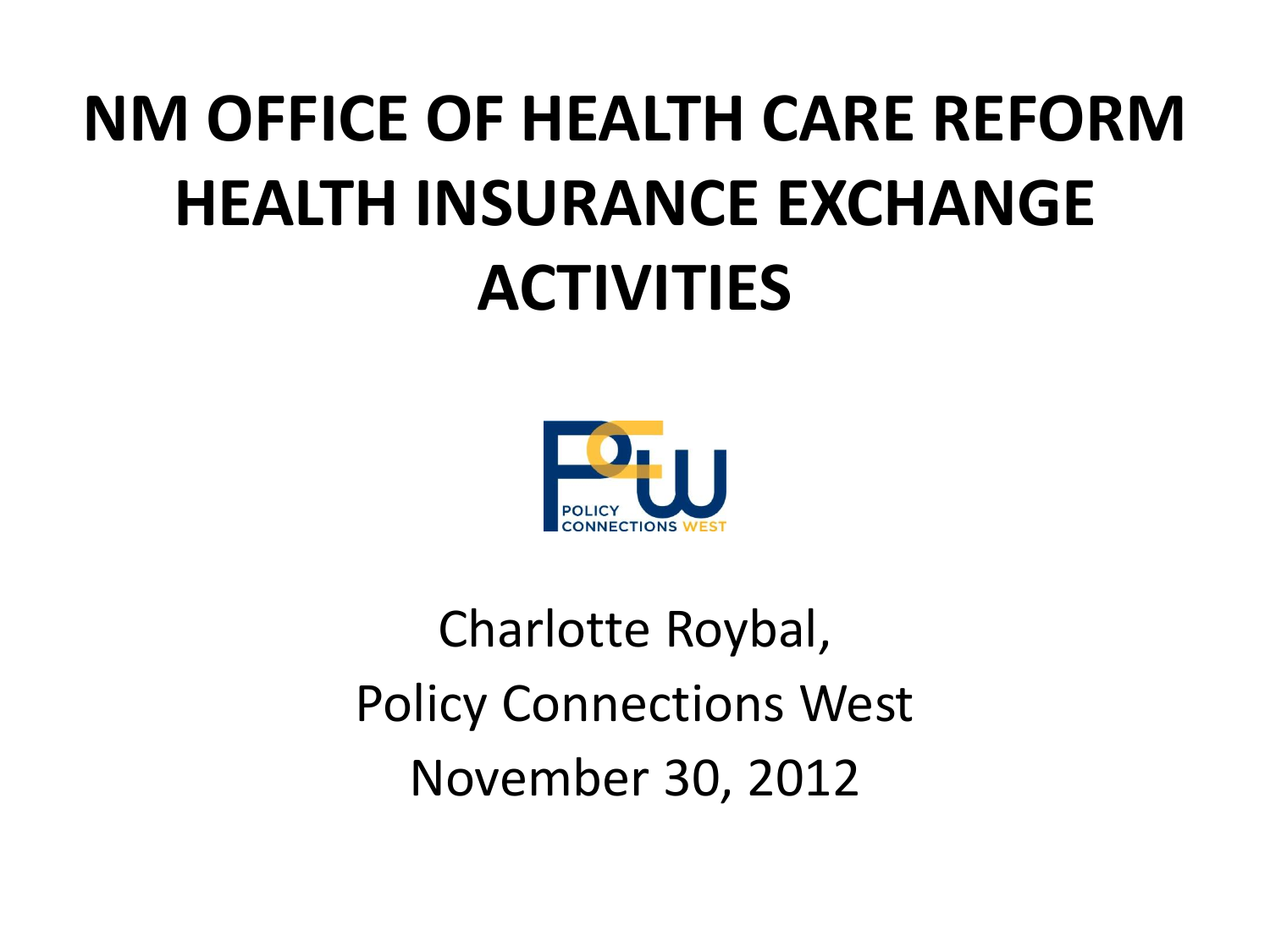**March 2010-** The Patent Protection and Affordable Care Act (ACA) passed. The legislation has staggered roll out dates until 2014. The federal act calls for much of the responsibility for implementing its provisions to the states.

ACA created an opportunity for each state to create its own state based Health Insurance Exchange, (HIX) or an HIX partnership between states and federal government, or states could participate in a federally run HIX.

**April 2010-** By Executive Order, Governor Richardson established the Health Care Leadership Team which was charged to create a strategic plan to implement health care reform and coordinate across state agencies to oversee the plan.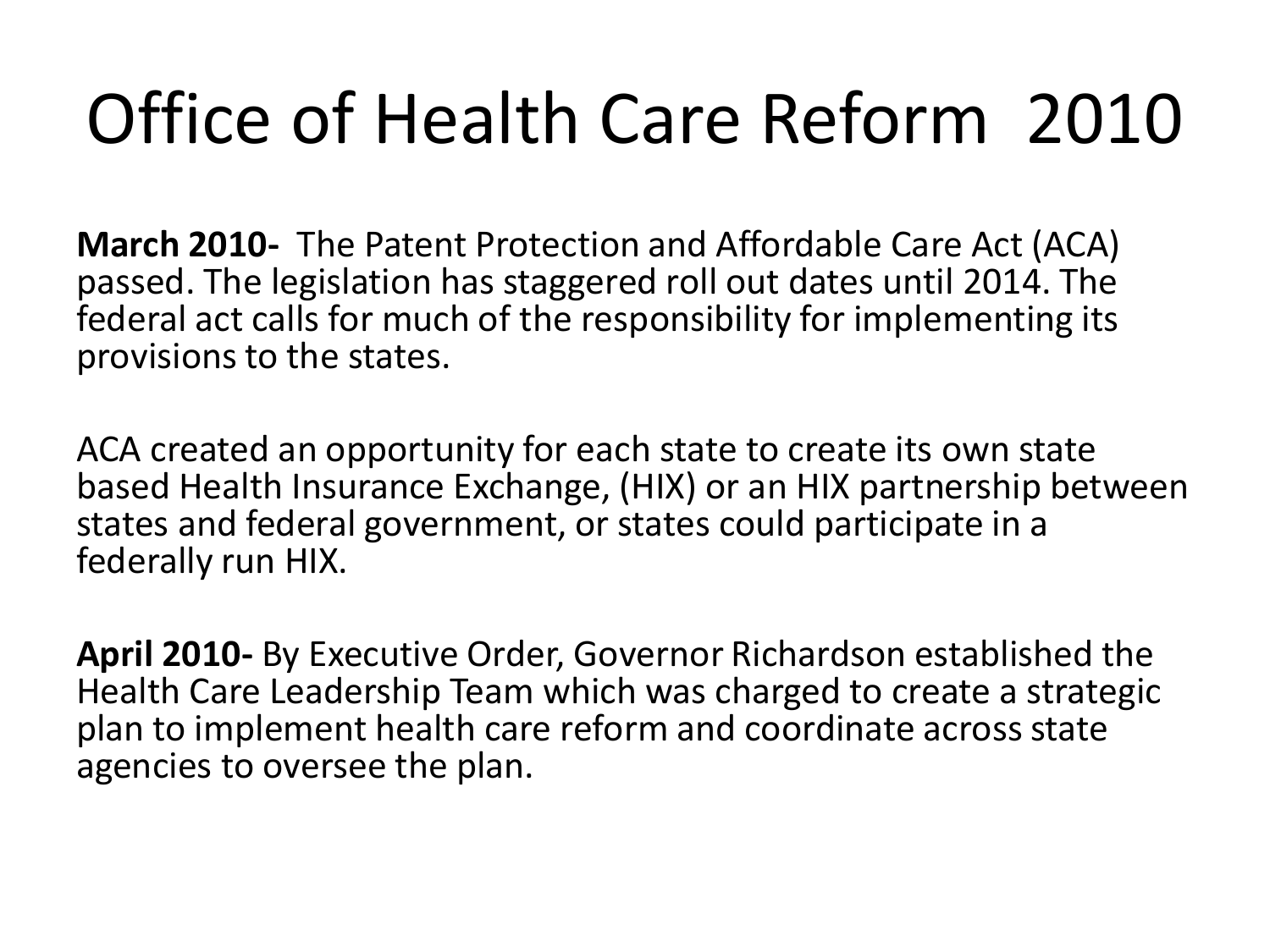**April 2010-** Senate Joint Memorial 1 Health Care Reform Working Group, was given the task of reviewing ACA and its impact on NM. The efforts were coordinated with the OHCR and the Leadership Team. The SJM 1 Task Force recommended that:

NM should operate it own Exchange;

NM should have one HIX to administer both individual and small group markets; NM should proceed with a legislatively created quasi governmental nonprofit entity.

**June 2010**: The OHCR applied for a federal planning grant to assist in the development of a NM HIX.

**July 2010-** Governor Bill Richardson officially created by Executive Order, the OHCR in the Human Services Department; charged the Leadership Team to continue to oversee planning, development and implementation of health care reform; and expanded the membership of the Leadership Team.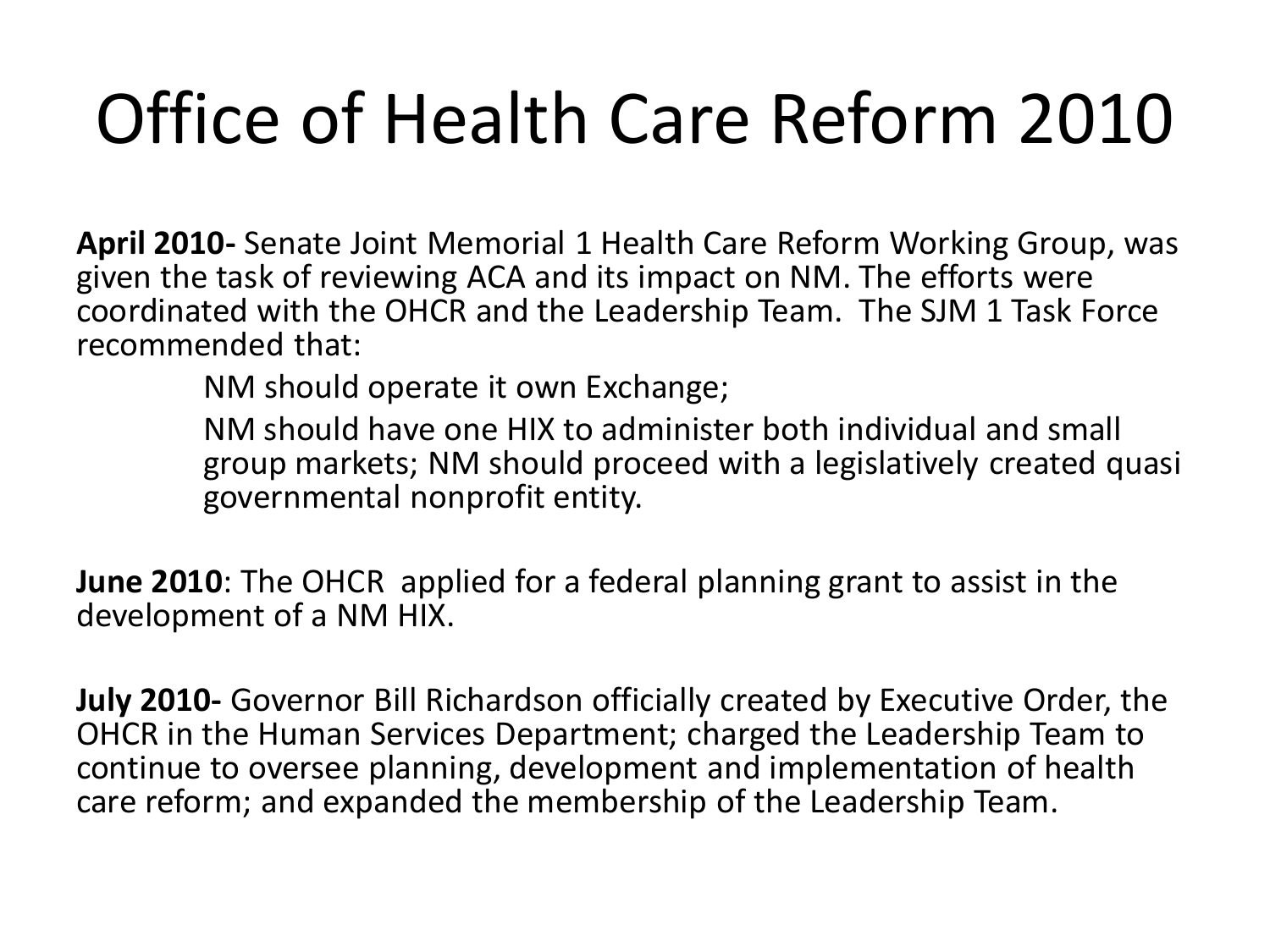**September, 2010-** New Mexico was awarded \$1,000,000 in funding from the Department of Health and Human Services to plan for the implementation of the Exchange.

**December 2010**-Funding of 13 studies to gather expert, technical and stakeholder input.

**December 2010-** OHCR developed a Transition Plan for the new administration.

Throughout 2010 the OHCR provided opportunities for stakeholder input, emailed a weekly report to interested parties and was transparent in their process. Over \$45 million in federal funding came into New Mexico during the first year of the Affordable Care Act.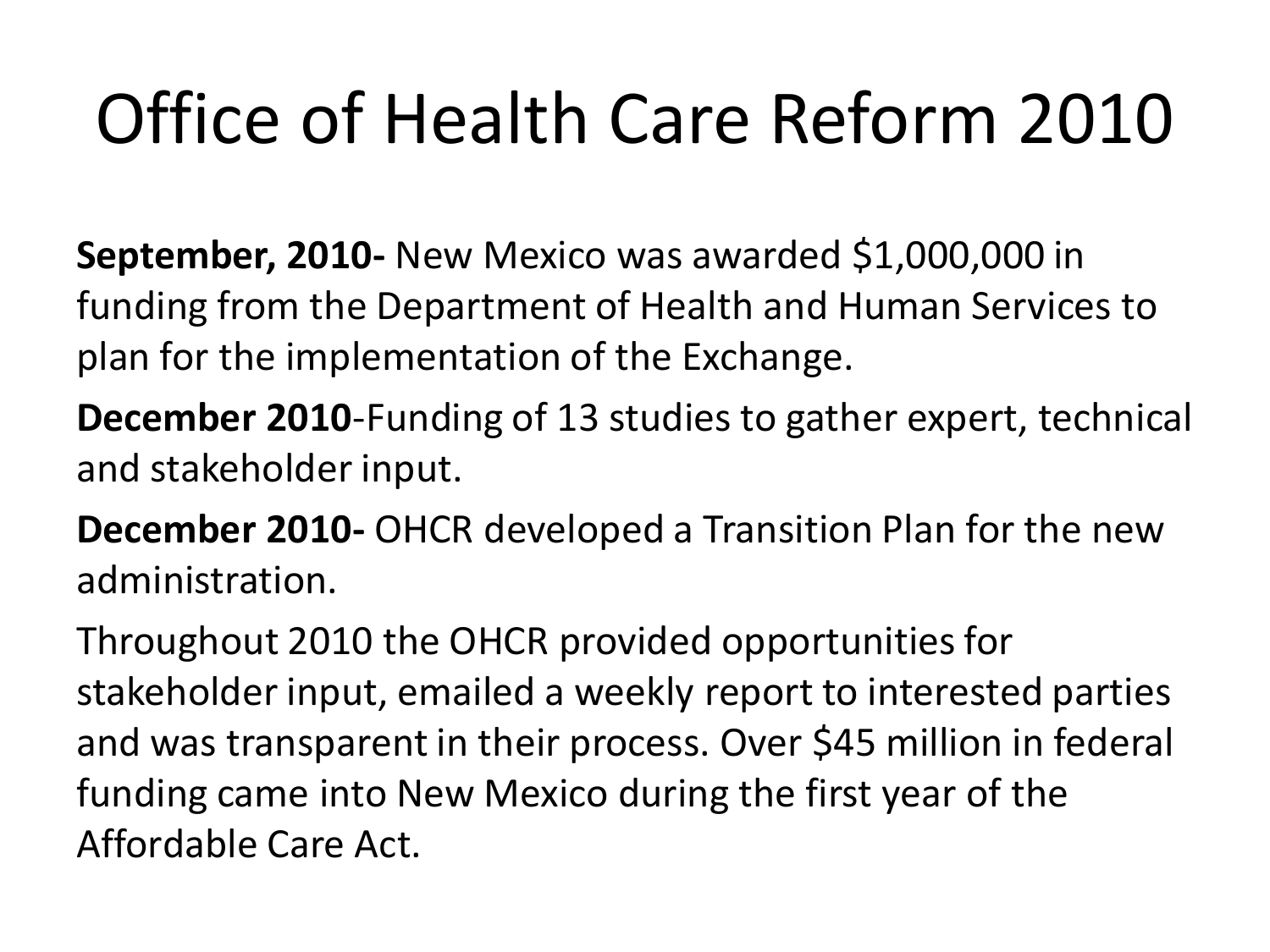**January 2011-**Legislation was passed to create a NM Health Insurance Exchange. The bill was vetoed by the governor.

**April 2011-** Robert Wood Johnson chose New Mexico as one of 10 states to receive technical assistance to help establish its Health Insurance Exchange.

**August 2011-** Governor Martinez appointed a Director, Dan Derksen, MD to NM Office of Health Care Reform.

**September 2011-** The Office of Health Care Reform submitted a \$34.3 million Level 1 HIX Establishment grant.

**November 30, 2011-** New Mexico receives the \$34.3 million Establishment grant.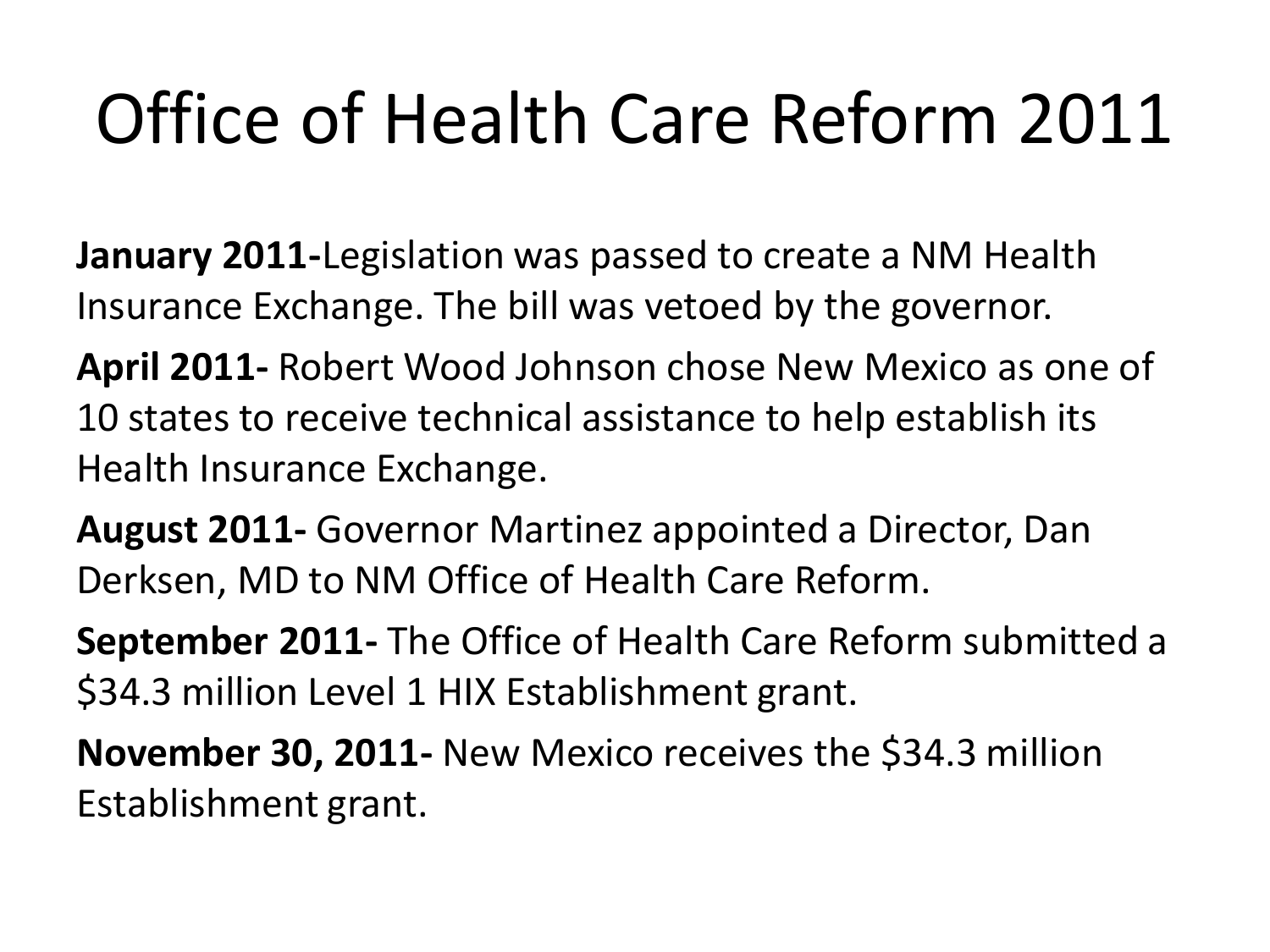**January 2012-** Legislation introduced to create a NMHIX. The bill did not pass.

**February 2012-** RFP's for IT and Project Management are developed. RFP's not let out to bid.

**February, 2012-** Level 2 Establishment grant written. It was decided that NM would not submit this grant at this time.

**March 2012-** Dan Derksen resigns as Director of OHCR.

**June 2012-** Milton Sanchez is named Director of OHCR.

**June 2012-** Leavitt and Associates hired to assist in NM HIX development including business operations, stakeholder input, health insurance market reforms, grant writing, etc.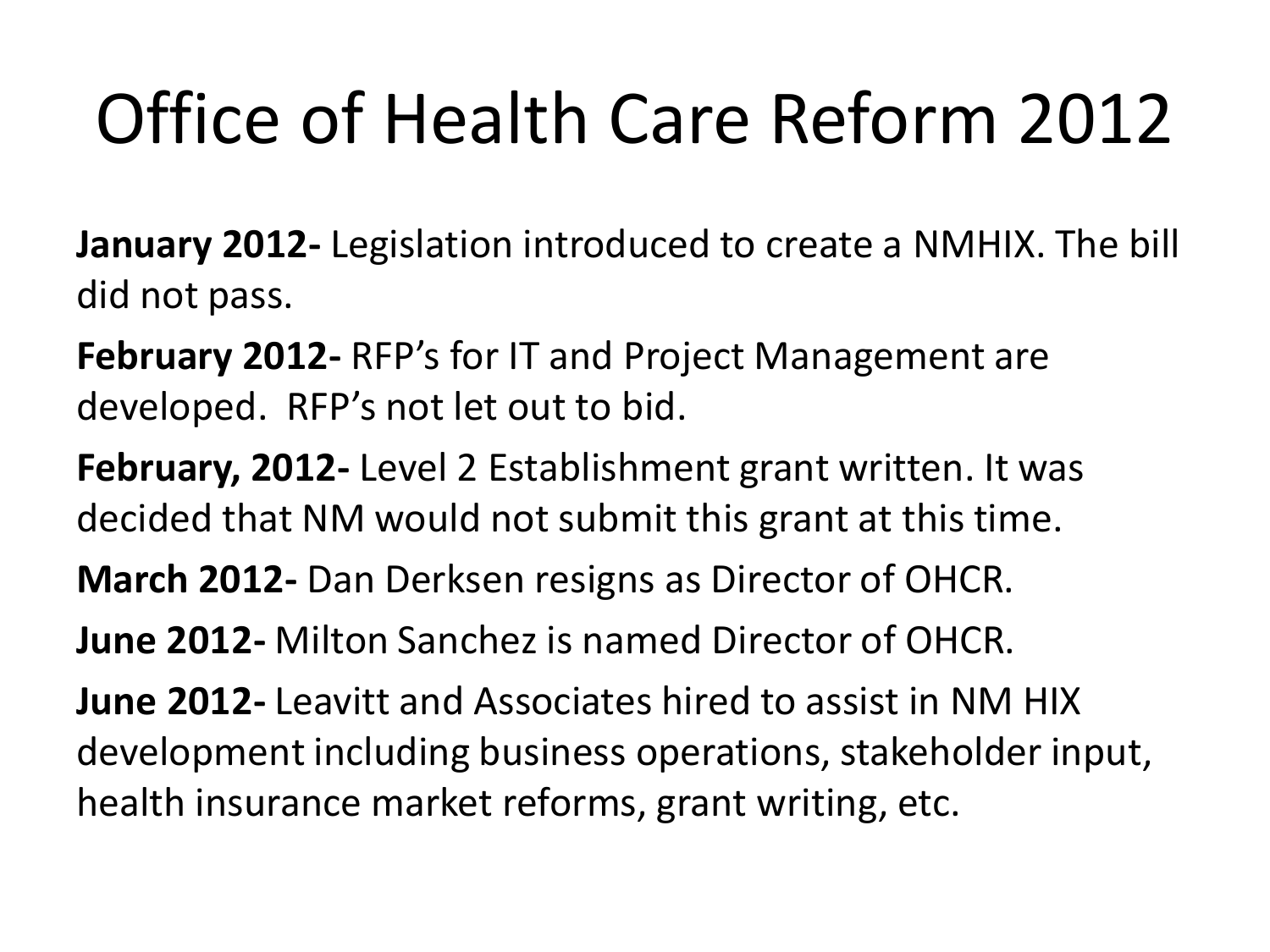**June 2012-** NM Health Insurance Exchange Task Force is appointed. The purpose is to provide HSD with recommendations on the design and development of the NM HIX. The Task Force and Work Groups are made up of various stakeholders.

- 1. Essential Benefits Work group
- 2. Outreach Education, Enrollment Work Group
- 3. Legislative Work Group
- 4. Market Regulation Work Group
- 5. Native American Work Group
- 6. Employer Participation Work Group
- 7. Financial Sustainability Work Group
- 8. Program Integration Work Group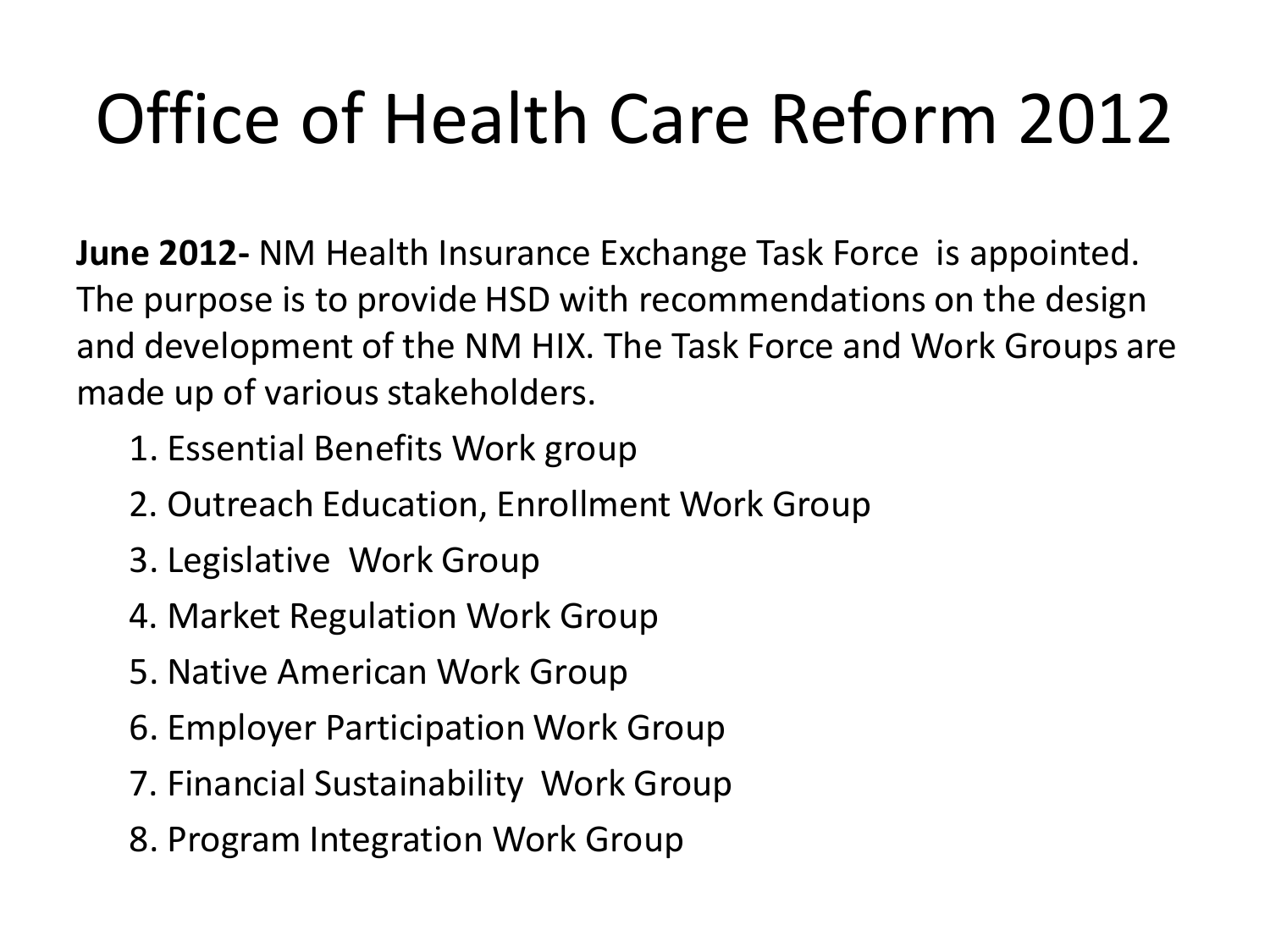**June , 2012-** Supreme Court Ruling on Affordable Care Act.

**September 2012-** Submission of Essential Benefits to HHS

**October 2012-** OHCR announces that NM Health Insurance Alliance (NMHIA) will be the NMHIX. The Alliance was created in 1994 by the legislature to provide small employers groups and qualifying individuals with access to health insurance. It is a quasi-governmental nonprofit entity.

**October 2012-** OHCR announces that NM HIX will begin with only a SHOP exchange for small business in 2014.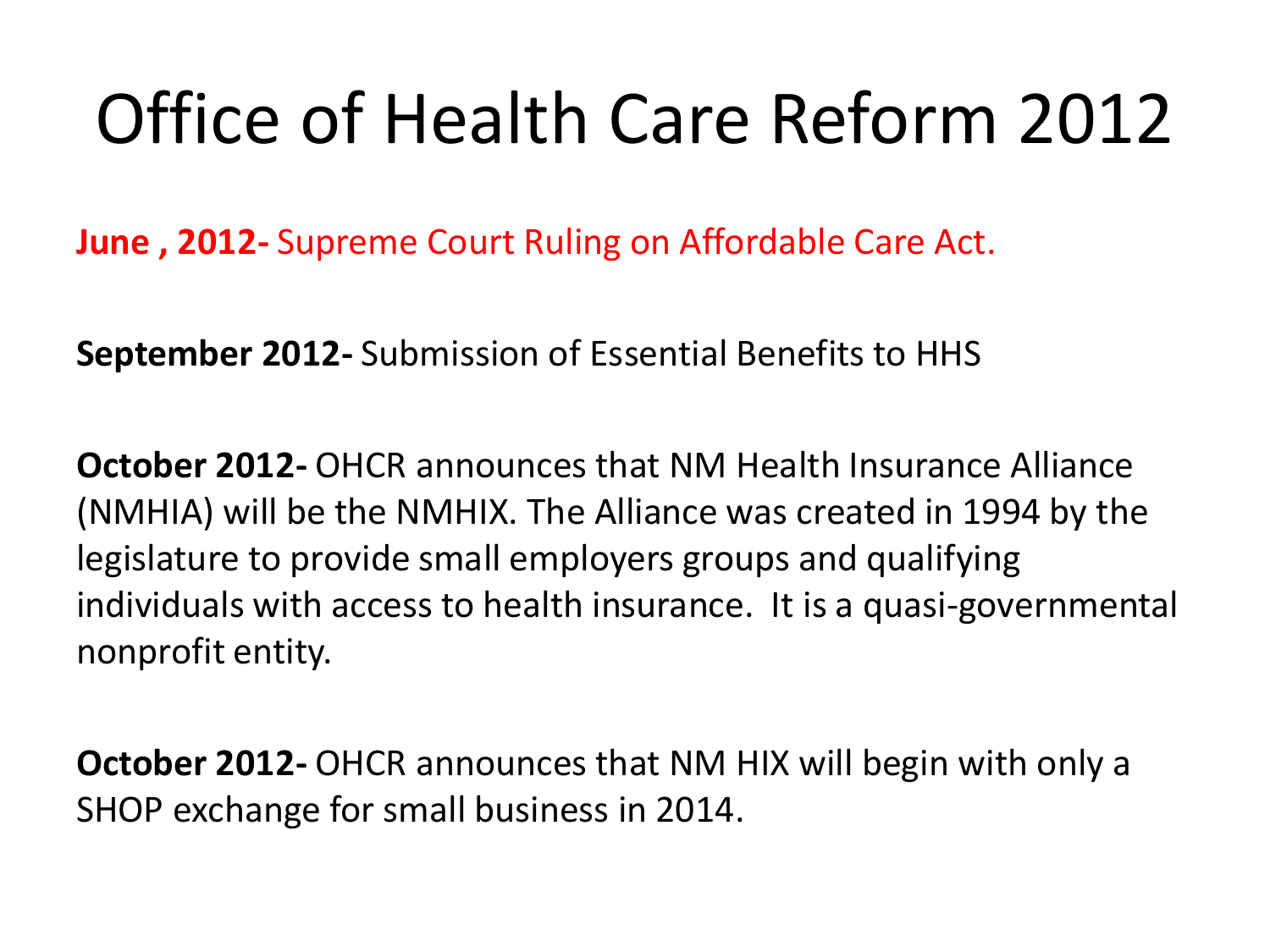**November 2012- ELECTION**

**November 2012-** Announcement of a draft Memorandum of Understanding between administration and NM Health Insurance Alliance, naming NMHIA as the NM HIX.

**November 2012-** NM HIA announces RFP's for:

Project Management

IT

**November 16 2012-** a Blueprint submission for states to identify their plans and preference for a HIX. Deadline extended until Dec 15, 2012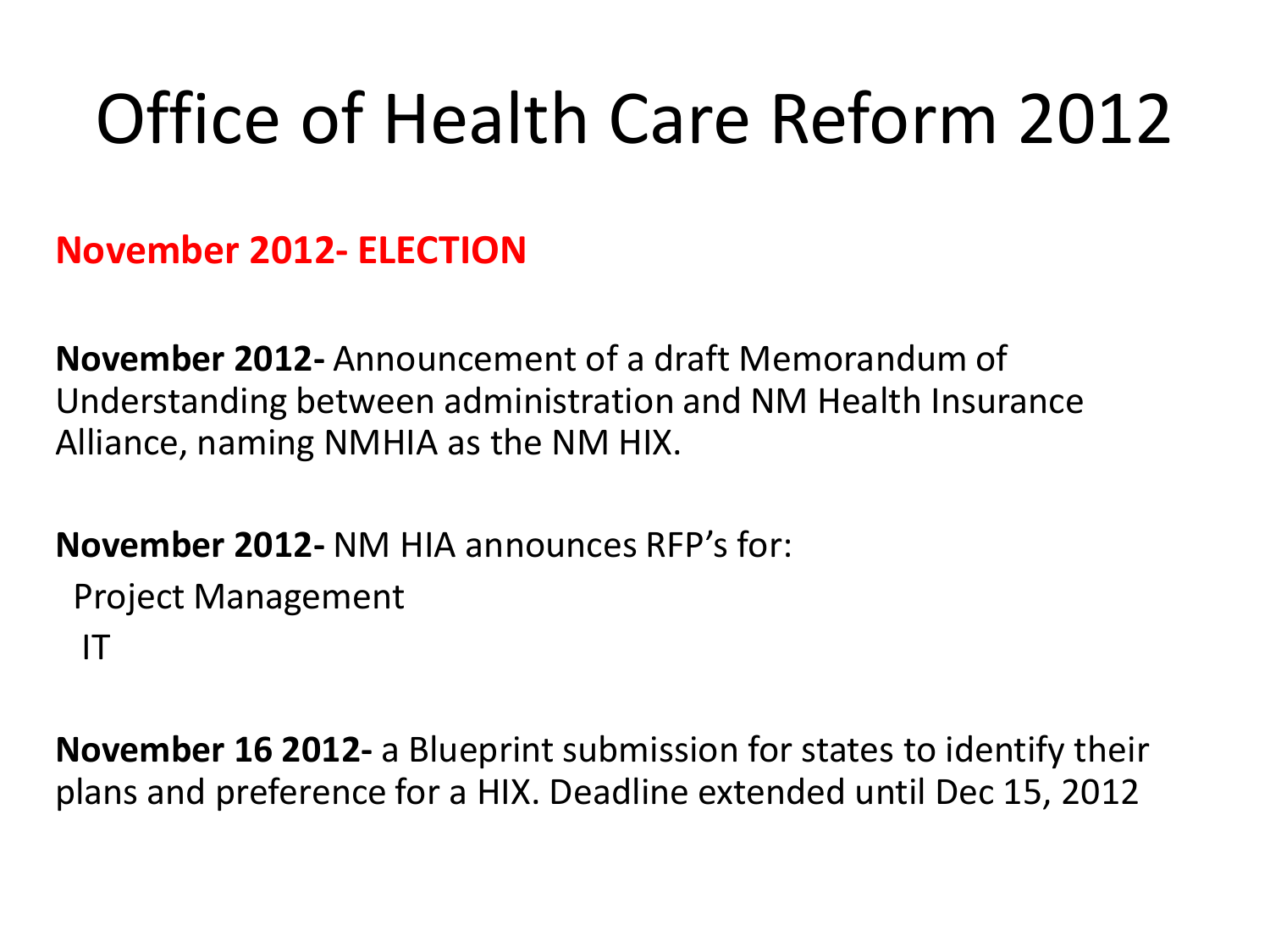# Examples of decisions needed

Legislation, Executive Order or nothing needed to create the NM HIX in the NM Health Insurance Alliance

Governance- who appoints, types of individuals who serve,

Blueprint submission from administration will outline administration's decisions on a NM HIX.

**No deadline -** Expansion of Medicaid

Navigator program developed - role of brokers

Insurance- offer of plans statewide required of carriers, network adequacy, more than two levels of plans offered etc.

**By January 1, 2013-** each state needs to demonstrate to the satisfaction of DHHS that it will have a fully or conditionally operational HIX by 2014.